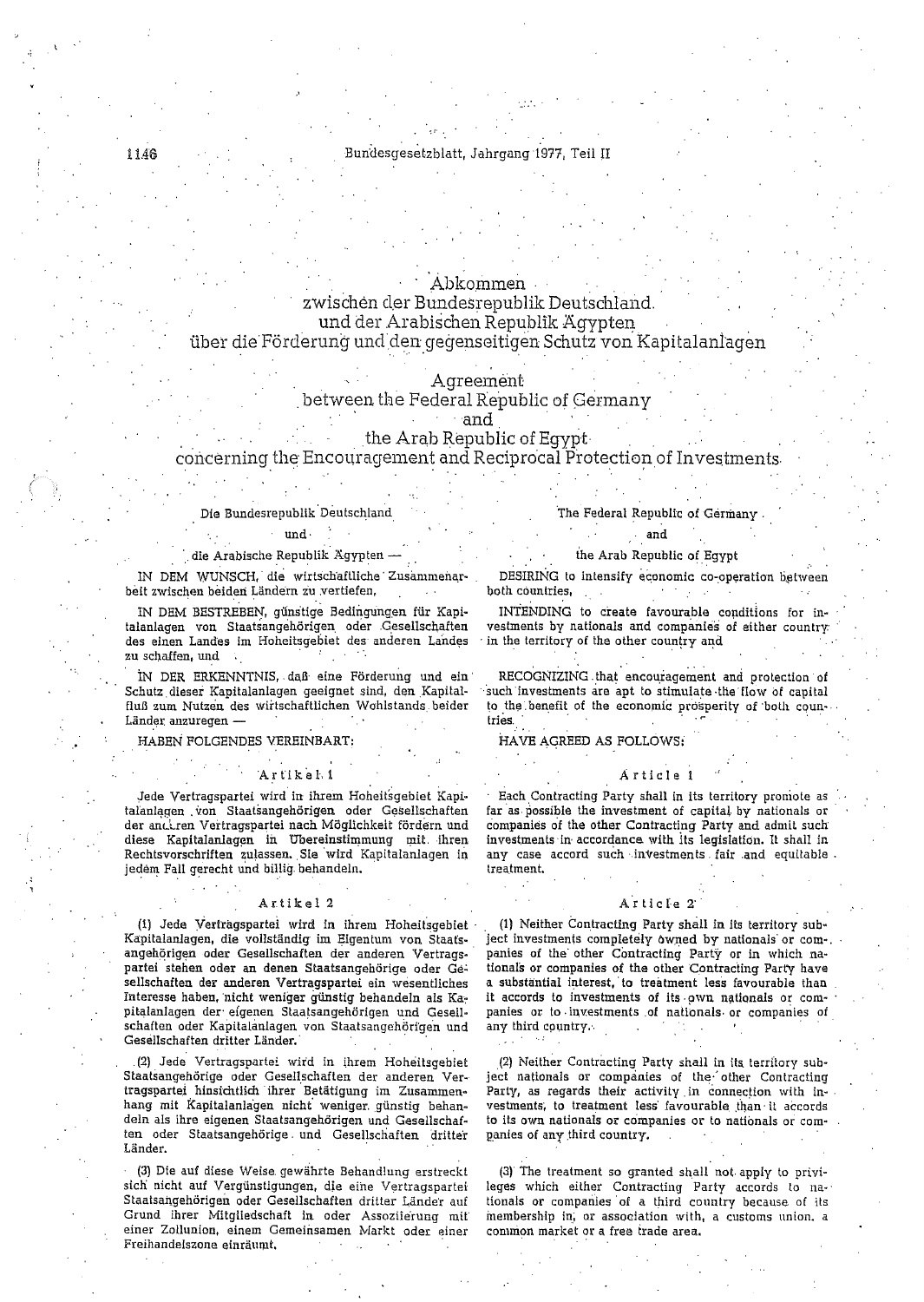# Artikel 3

(1) Kanitalanlagen von Staatsangehörigen oder Gesellschaften einer Vertragspartei genießen im Hoheitsgebiet der anderen Vertragspartei vollen Schutz.

(2) Kapitalanlagen von Staatsangehörigen oder Gesellschaften einer Vertragspartei dürfen im Hoheitsgebiet der anderen Vertragspartei nur im allgemeinen Interesse und gegen Entschädigung enteignet werden. Die Entschädigung muß dem Wert der enteigneten Kapitalanlage entsprechen, tatsächlich verwertbar und frei transferierbar sein sowie unverzüglich geleistet werden. Eine sol-<br>che Entschädigung muß im Zeitpunkt der Enteignung, Verstaatlichung oder Besitzentziehung festgesetzt werden. Die Rechtmäßigkeit der Enteignung und die Höhe der Entschädigung müssen auf dem innerstaatlichen Rechtsweg nachgeprüft werden können.

(3) Staatsangehörige oder Gesellschaften einer Vertragspartei, die durch Krieg oder sonstige bewaffnete Auseinandersetzungen, Revolution, Staatsnotstand oder Aufruhr im Hoheitsgebiet der anderen Vertragspartei Verluste an Kapitalanlagen erleiden, werden von dieser Vertragspartei hinsichtlich der Rückerstattungen, Abfindungen, Entschädigungen oder sonstigen Gegenleistungen nicht weniger günstig behandelt als ihre eigenen Staatsangehörigen oder Gesellschaften.

(4) Hinsichtlich der in diesem Artikel geregelten Angelegenheiten genießen die Staatsangehörigen oder Gesellschaften einer Vertragspartei im Hoheitsgebiet der anderen Vertragspartei Meistbegünstigung.

### Artikel 4

Jede Vertragspartei gewährt in bezug auf Kapitalaniagen von Staatsangehörigen oder Gesellschaften der anderen Vertragspartei diesen Staatsangehörigen oder Gesellschaften den freien Transfer-

1. von Erträgen, ·

2. von Lizenz- und anderen Gebühren aus den in Artikel 8 Absatz 1 Buchstabe d und e definierten Immaterialgüterrechten;

3. von Ratenzahlungen zur Rückzahlung von Darlehen;

- 4. von Aufwendungen für die Verwaltung der Kapitalanlage, die im Hoheitsgebiet der anderen Vertragspartei oder eines dritten Landes entstehen;
- 5. von weiteren Beträgen, die für die Unterhaltung der Kapitalanlage erforderlich sind;
- 6. des Gegenwerts einer teilweisen oder vollständigen Liquidation der Kapitalanlage einschließlich einer Liquidation, die infolge eines der in Artikel 3 Absatz 3 aufgeführten Ereignisse vorgenommen wurde.

### Artikel<sup>5</sup>

Hat eine Vertragspartei für eine Kapitalanlage eines Staatsangehörigen oder einer Gesellschaft im Hoheitsgebiet der anderen Vertragspartei eine finanzielle Garantie gegen nicht-wirtschaftliche Risiken übernommen, so erkennt die letztgenannte Verträgspartei in Höhe der auf Grund der Garantie geleisteten Zahlung und im Rahmen der Rechte des Investors den Eintritt des Garantiegebers auf Grund einer Ubertragung in die Rechte des Investors auf Schadenersatz an. Für den Transfer der an die betreffende Vertragspartei auf Grund der übertragenen Ansprüche zu leistenden Zahlungen gilt Artikel 3 bzw. Artikel 4.

#### Artikel 6

(1) Soweit die Beteiligten nicht eine abweichende, von den zuständigen Stellen der Vertragspartei, in deren Ho-

# Article 3

(1) Investments by nationals or companies of either Contracting Party shall enjoy full protection in the territory of the other Contracting Party,

(2) Investments by nationals or companies of either Contracting Party shall not be expropriated in the territory of the other Contracting Party except for the nublic. interest and against compensation. Such compensation shall represent the equivalent of the investment expropriated, it shall be actually realizable, freely transferable. and shall be made without delay. Such compensation shall be fixed at the date of expropriation, nationalisation or dispossession. The legality of any such expropriation and the amount of compensation shall be subject to review by local judicial remedies.

(3) Nationals or companies of either Contracting Party whose investments suffer losses in the territory of the other Contracting Party owing to war or other armed conflict, revolution, a state of national emergency, or revolt, shall be accorded treatment no less favourable by such other Contracting Party than that Party accords to its own nationals or companies, as regards restitution. indemnification, compensation or other valuable consideration.

(4) Nationals or companies of either Contracting Party shall enjoy most-favoured-nation treatment in the territory of the other Contracting Party in respect of the matters provided for in the present Article.

# Article 4

Either Contracting Party shall in respect of investments by nationals or companies of the other Contracting Party grant to those nationals or companies the free transfer of:

1) returns;

- 2) royalties deriving from incorporeal rights as defined in Article 8, paragraph 1, letters d) and e);
- $\mathcal{L}_{\text{max}}$  and  $\mathcal{L}_{\text{max}}$  and  $\mathcal{L}_{\text{max}}$
- 3) instalments in repayment of loans,
- 4) amounts spent for the management of the investment in the territory of the other Contracting Party or a third country;
- 5) additional funds necessary for the maintenance of the investment;
- 6) the value of partial or total liquidation of the investment, including a liquidation effected as a result of any event mentioned in paragraph 3 of Article 3.

# Article 5

In case one Contracting Party has granted any financial security against non-commercial risks in respect of an investment by a national or a company in the territory of the other Contracting Party, the latter shall recognize the subrogation by assignment of the grantor to the rights of the investor as to damage, if payment has been made under that security to the extent of that payment and within the rights of the investor. As regards the transfer of payments to be made to the Contracting Party concerned by virtue of such assignment, Articles 3 and 4 shall apply respectively.

#### Article 6

(1) To the extent that those concerned have not made another arrangement admitted by the appropriate agen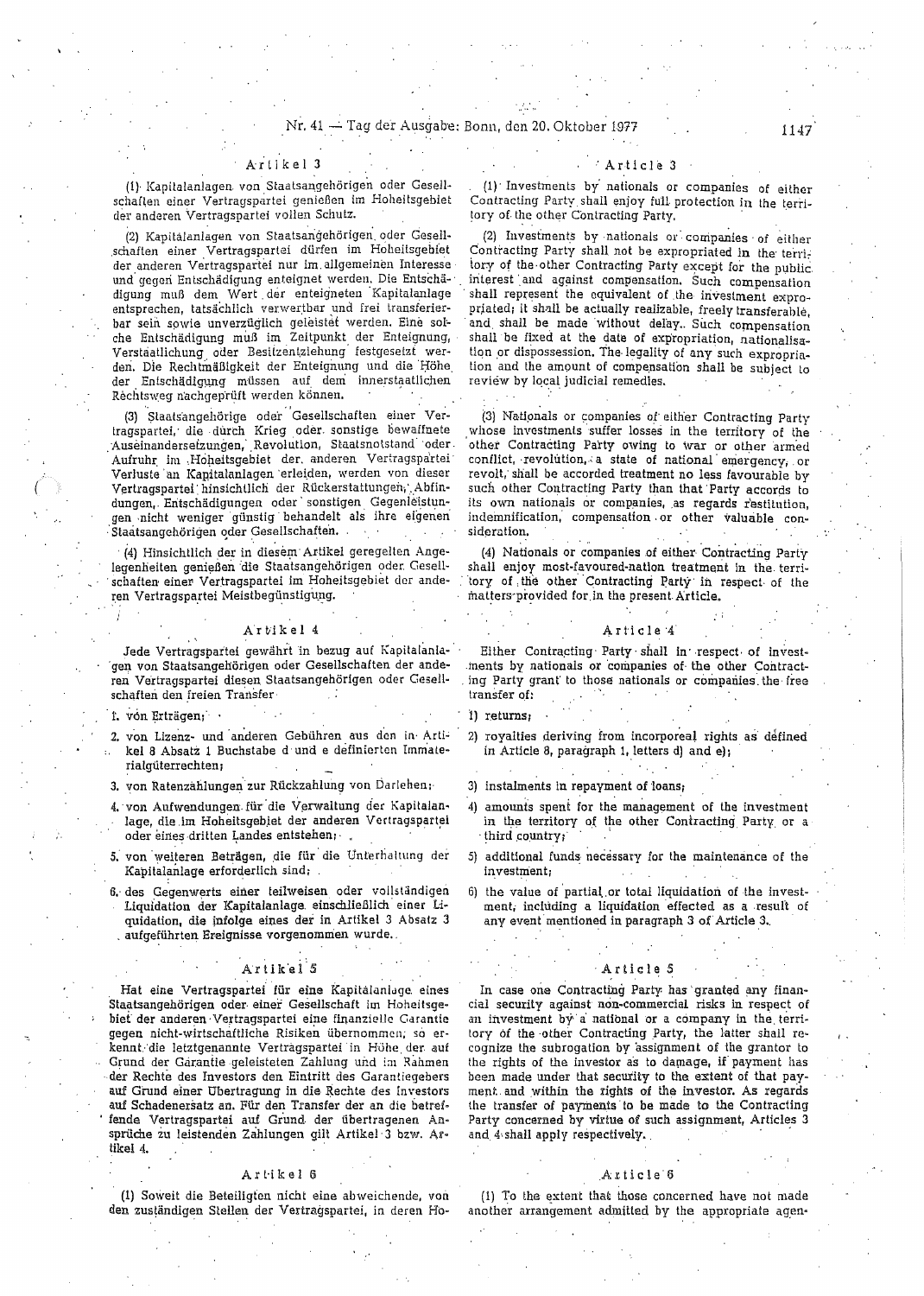heitsgebiet sich die Kapitalanlage befindet, zugelassene Regelung getroffen haben, erfolgen Transferierungen nach Artikel 3, 4 oder 5 unverzüglich in der vereinbarten Währung und zu dem für laufende Geschäfte am Tag des Transfers gültigen Kurs.

(2) Der Kurs ist der amtliche Kurs, der von einer Vertragspartei für ihre Währung im Verhältnis zu einer frei konvertierbaren Währung festgesetzt wird, soweit die einschlägigen Vorschriften des Internationalen Währunsfonds nicht anwendbar sind.

### Artikel 7

Soweit eine Vertragspartei mit Staatsangehörigen oder Gesellschaften der anderen Verträgspartei günstigere Bedingungen vereinbart hat, gehen diese Bedingungen den in diesem Abkommen niedergelegten vor.

### Artikel 8

: (1) Der Ausdruck "Kapitalanlagen" umfaßt alle in Ubereinstimmung mit den jeweils geltenden Rechtsvorschriften einer Vertragspartei zugelassenen Vermögenswerte, insbesondere, aber nicht ausschließlich

- a) Eigentum an beweglichen und unbeweglichen Sachen sowie sonstige dingliche Rechte wie Hypotheken, Pfandrechte oder dergleichen;
- b) Anteilsrechte an Gesellschaften und andere Arten von Beteiligungen;
- Ansprüche auf Geld, das verwendet wurde, um einen wirtschaftlichen Wert zu schaffen, oder Leistungen, die einen wirtschaftlichen Wert haben;
- Urheberrechte, Rechte des gewerblichen Eigentums, technische Verfahren, Know-how, Handelsmarken und Handelsnamen:
- e) öffentlich-rechtliche Konzessionen, einschließlich Aufsuchungs- und Gewinnungskonzessionen.

Eine zugelassene Veränderung in der Form, in der Vermögenswerte angelegt werden, läßt ihre Eigenschaft als Kapitalanlage unberührt.

(2) Der Ausdruck "Erträge" bezeichnet diejenigen Beträge, die auf eine Kapitalanlage für einen bestimmten Zeitraum als Gewinnanteile oder Zinsen entfallen.

(3) Der Ausdruck "Staatsangehörige" bezeichnet

- a) in bezug auf die Bundesrepublik Deutschland: Deutsche im Sinne des Grundgesetzes für die Bundesrepublik Deutschland;
- b) in bezug auf die Arabische Republik Ägypten: natürliche Personen, die gemäß den ägyptischen Rechtsvorschriften als Bürger der Arabischen Republik Ägypten betrachtet werden.

(4) Der Ausdruck "Gesellschaften" bezeichnet jede juristische Person sowie jede Handelsgesellschaft oder sonstige Gesellschaft oder Vereinigung mit oder ohne Rechtspersönlichkeit, die ihren Sitz im Hoheitsgebiet einer der Vertragsparteien hat und nach den Gesetzen zu Recht besteht, gleichviel ob die Haftung ihrer Gesellschafter, Teilhaber oder Mitglieder beschränkt oder unbeschränkt ist. Darüber hinaus müssen Staatsangehörige einer der Vertragsparteien ein wesentliches Interesse an der Gesellschaft haben.

#### Artikel 9.

Diesem Vertrag unterliegen auch Kapitalanlagen von Staatsangehörigen oder Gesellschaften einer Vertragspartei, die vor dem Inkrafttreten dieses Abkommens vorcies of the Contracting Party in whose territory the investment is situated, transfers under Articles 3, 4 or 5 shall be made without delay in the agreed currency and at the rate of exchange effective for current transactions on the day the transfer is made.

(2) The rate of exchange is the official rate fixed by either Contracting Party for its currency in relation to a freely convertible currency, as far as the relevant requlations of the International Monetary Fund are not àpplicable.

### Article 7

In case either Contracting Party has agreed upon more favourable terms with nationals or companies of the other Contracting Party, such terms shall supersede those specified in this Agreement.

#### Article 8

(1) The term "investment" shall comprise every kind of asset accepted in accordance with the respective prevailing legislation of either Contracting Party, and more particularly, though not exclusively,

- movable and immovable property as well as any other rights in rem, such as mortgages, liens, pledges, usufructs and similar rights;
- b) shares of companies and other kinds of interest:
- c) claims to money utilized with the purpose of creating an economic value or to any performance having an economic value;
- d) copyrights, industrial property rights, technical processes, know-how, trade marks and trade-names,
- e) business concessions under public law, including concessions to search for, extract or exploit natural resources.

Any admitted alternation of the form in which assets are invested shall not affect their classification as investment.

(2) The term "returns" shall mean the amounts yielded by an investment for a definite period as profit or interest.

- (3) The term "nationals" shall mean
- a) in respect of the Federal Republic of Germany; Germans within the meaning of the Basic Law for the Federal Republic of Germany;
- b) in respect of the Arab Republic of Egypt: physical persons who, according to the Egyptian legislation are considered citizens of the Arab Republic of Eqypt.

(4) The term "companies" shall mean:

any juridical person as well as any commercial or other company or association with or without legal personality, having its seat in the territory of either Contracting Party and lawfully existing consistent with legal provisions, irrespective of whether the liability of its partners, associates or members is limited or unlimited. In addition nationals of either Contracting Party must have a substantial interest in the company.

# Article 9.

The present Agreement shall also apply to investments by nationals or companies of either Contracting Party, made prior to the entering into force of this Agreement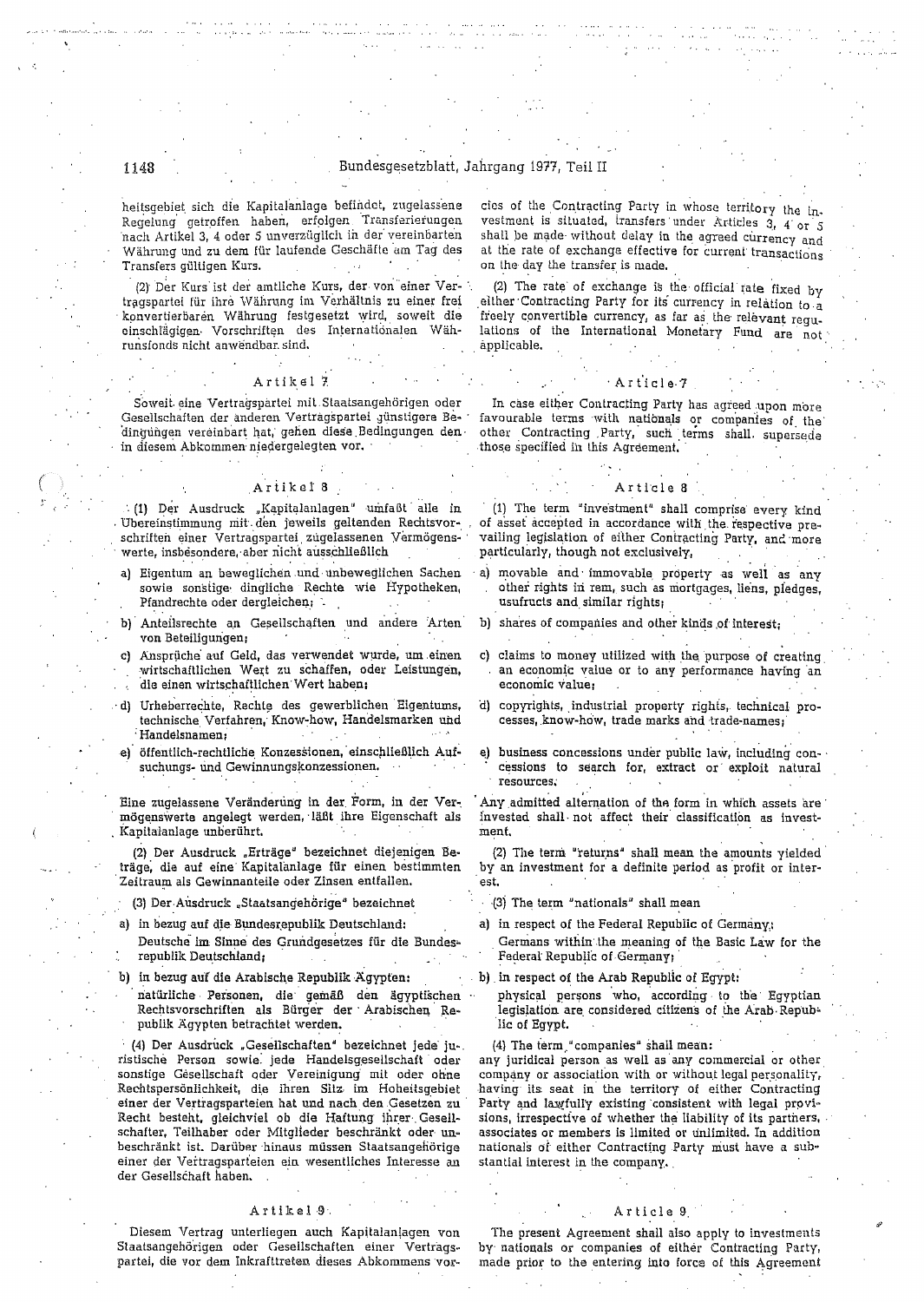genommen wurden, soweit sie in Übereinstimmung mit den jeweils geltenden Rechtsvorschriften der betreffenden Vertragspartei zugelassen worden sind.

#### Artikel 10

(1) Streitigkeiten über die Auslegung oder Anwendung dieses Abkommens sollen, soweit möglich, durch die Regierungen der beiden Vertragsparteien beigelegt werden.

(2) Kann eine Streitigkeit auf diese Weise nicht beigelegt werden, so ist sie auf Verlangen einer der beiden Vertragspartelen einem Schiedsgericht zu unterbreiten.

(3) Das Schiedsgericht wird von Fall zu Fall gebildet, indem jede Vertragspartei ein Mitglied bestellt und beide Mitglieder sich auf den Angehörigen eines dritten Landes als Obmann einigen, der von den Regierungen der beiden Vertragsparteien zu bestellen ist. Die Mitglieder sind innerhalb von zwei Monaten, der Obmann innerhalb von drei Monaten zu bestellen, nachdem die eine Vertragspartei der anderen mitgeteilt hat, daß sie die Streitigkeit einem Schiedsgericht unterbreiten will.

(4) Werden die in Absatz 3 genannten Fristen nicht eingehalten, so kann in Ermangelung einer anderen Vereinbarung jede Vertragspartet den Präsidenten des Internaionalen Gerichtshofes bitten, die erforderlichen Ernennungen vorzunehmen. Besitzt der Präsident die Staatsangehörigkeit einer der beiden Vertragsparteien oder ist er aus einem anderen Grund verhindert, so soll der Vizepräsident die Ernennung vornehmen. Besitzt auch der Vizepräsident die Staatsangehörigkeit einer der beiden Vertragsparteien oder ist auch er verhindert, so soll das im Rang nächstfolgende Mitglied des Internationalen Gerichtshofs, das nicht die Staatsangehörigkeit einer der beiden Vertragsparteien besitzt, die Ernennungen vornehmen.

(5) Das Schiedsgericht entscheidet mit Stimmenmehrheit. Seine Entscheidungen sind endgültig und bindend. Jede Vertragspartei trägt die Kosten ihres Mitglieds sowie ihrer Vertretung in dem Verfahren vor dem Schiedsgericht; die Kosten des Obmanns sowie die sonstigen · Kosten werden von den beiden Vertragsparteien zu gleichen Teilen getragen. Das Schiedsgericht kann eine andere Kostenregelung treffen. Im übrigen regelt das Schiedsgéricht sein Verfahren selbst.

(6) Der innerstaatliche Rechtsweg sollte erschöpft worden sein, bevor eine Streitigkeit einem Schiedsgericht unterbreitet werden kann.

#### Artikel 11

Die Bestimmungen dieses Abkommens gelten unabhängig vom Bestehen diplomatischer oder konsularischer Beziehungen.

# Artikel 12.

Dieses Abkommen gilt - mit Ausnahme der Bestimmungen unter Nummer 8 des Protokolls, soweit sie auf den Luftverkehr anwendbar sind - auch für das Land Berlin, sofern nicht die Regierung der Bundesrepublik Deutschland gegenüber der Regierung der Arabischen Republik Ägypten innerhalb von drei Monaten nach Inkrafttreten dieses Abkommens eine gegenteilige Erklärung abgibt.

### Artikel 13

(1) Dieses Abkommen bedarf der Ratifikation; die Ratifikationsurkunden werden so bald wie möglich in Kairo ausgetauscht.

and accepted in accordance with the respective prevailing legislation of either Contracting Party.

### Article 10

(1) Disputes concerning the interpretation or application of the present Agreement should, if possible, be settled by the Governments of the two Contracting Parties.

(2) If a dispute cannot thus be settled, it shall upon the request of either Contracting Party be submitted to an. arbitral tribunal.

(3) Such arbitral tribunal shall be constituted for each individual case as follows: Each Contracting Party shall. appoint one member, and these two members shall agree upon a national of a third country as their chairman to be appointed by the Governments of the two Contracting Parties. Such members shall be appointed within two months, and such chairman within three months, from the date on which either Contracting Party has informed the other Contracting Party that it wants to submit the dispute to an arbitral tribunal.

(4) If the periods specified in paragraph 3 above have not been observed, either Contracting Party may, in the absence of any other relevant agreement, invite the President of the International Court of Justice to make the necessary appointments. If the President is a national of either Contracting Party or if he is otherwise prevented from discharging the said function, the Vice-President should make the necessary appointments. If the Vice-President is a national of either Contracting Party or if he, too, is prevented from discharging the said function, the Member of the International Court of Justice next in seniority who is not a national of either Contracting Party should make the necessary appointments.

(5) The arbitral tribunal shall reach its decisions by a majority of votes. Such decisions shall be final and binding. Each Contracting Party shall bear the cost of its own member and of its counsel in the arbitral proceedings, the cost of the Chairman and the remaining costs shall be borne in equal parts by both Contracting Parties. The arbitral tribunal may make a different requlation concerning costs. In all other respects, the arbitral tribunal shall determine its own procedure.

(6) Local judicial remedies should be exhausted before any dispute can be submitted to an arbitral tribunal.

#### Article 1î

The provisions of the present Agreement shall apply irrespective of the existence of diplomatic or consular relations.

### Article 12

The present Agreement, with the exception of the provisions in paragraph 8 of the Protocol, as far as they apply to air transport, shall also apply to Land Berlin, provided that the Government of the Federal Republic of Germany has not made a contrary declaration to the Government of the Arab Republic of Egypt within three months from the entry into force of the present Agreement.

# Article 13

(1) The present Agreement shall be ratified; the instruments of ratification shall be exchanged as soon as possible in Cairo.

1149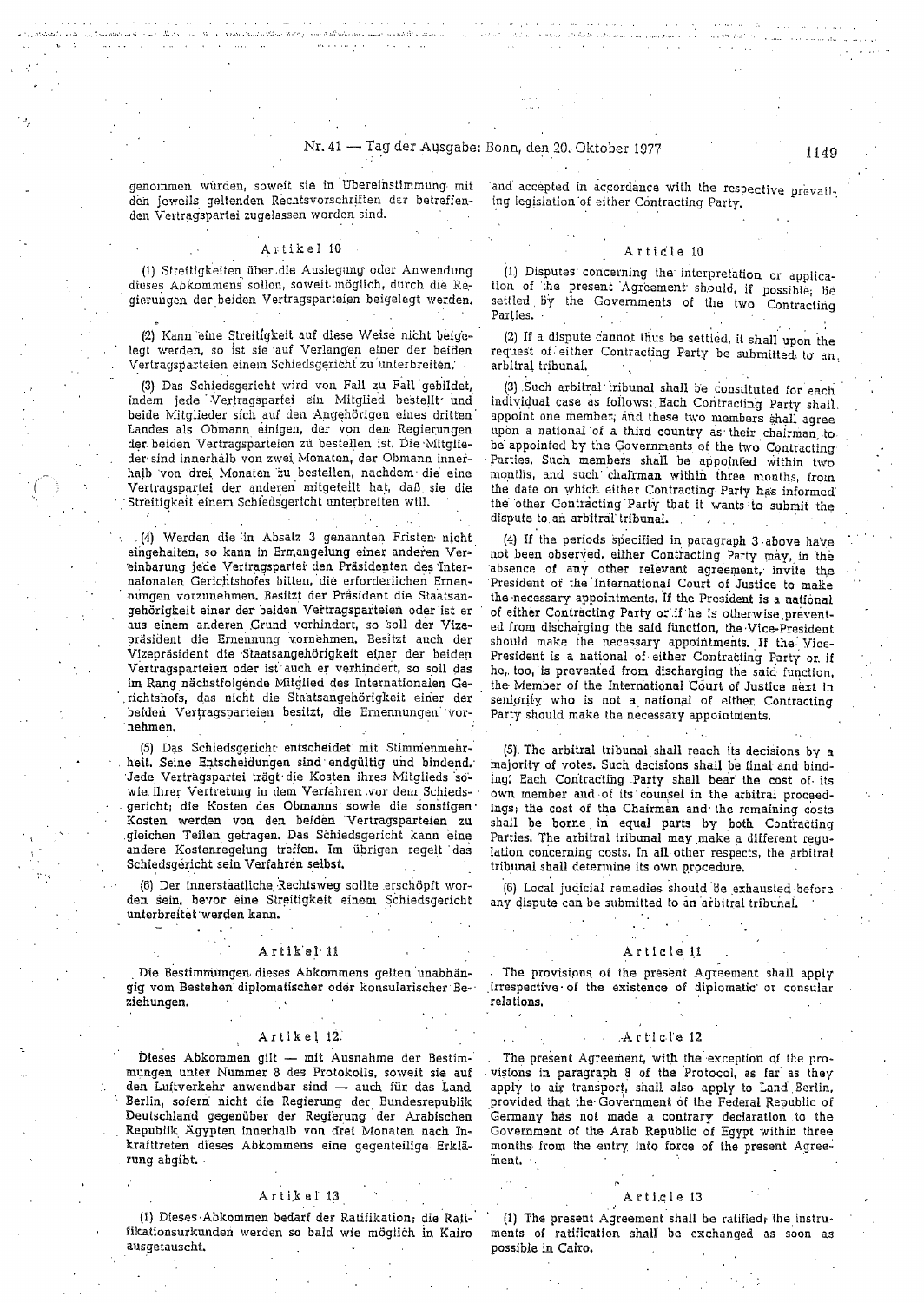(2) Dieses Abkommen tritt einen Monat nach Austausch der Ratifikationsurkunden in Kraft. Es bleibt fünf Jahre lang in Kraft und verlängert sich danach um jeweils weitere fünf Jahre, sofern es nicht ein Jahr vor seinem Ablauf von einer der beiden Vertragsparteien schriftlich gekündigt wird.

(3) Für Kapitalanlagen, die bis zum Zeitpunkt des Außerkrafttretens des Abkommens vorgenommen worden sind, gelten die Artikel 1 bis 12 noch für weitere zehn Jahre vom Taq des Außerkrafttretens dieses Abkommens an gerechnet.

GESCHEHEN zu Bonn am 5. Juli 1974 in zwei Urschriften, jede in deutscher, arabischer und englischer Sprache, wobei jeder Wortlaut gleichermaßen verbindlich ist. Bei unterschiedlicher Auslegung des deutschen. und des arabischen Wortlauts ist der englische Wortlaut maßgeblich.

(2) The present Agreement shall enter into force one month after the day of exchange of the instruments of ratification. It shall remain in force for a period of five years and shall continue in force thereafter for another period of five years and so forth, unless denounced in writing by either Contracting Party one year before its expiration.

(3) In respect of investments made prior to the date of termination of the present Agreement, the provisions of Articles 1 to 12 shall continue to be effective for a further period of ten years from the date of termination of the present Agreement.

DONE at Bonn on 5th July, 1974 in duplicate in the German, Arabic and English languages; all three texts<br>being authentic. In case of divergent interpretation of the German and Arabic texts the English text shall prevail.

# Für die Bundesrepublik Deutschland For the Federal Republic of Germany Genscher.

# Für die Arabische Republik Ägypten For the Arab Republic Egypt Ismail Fahmy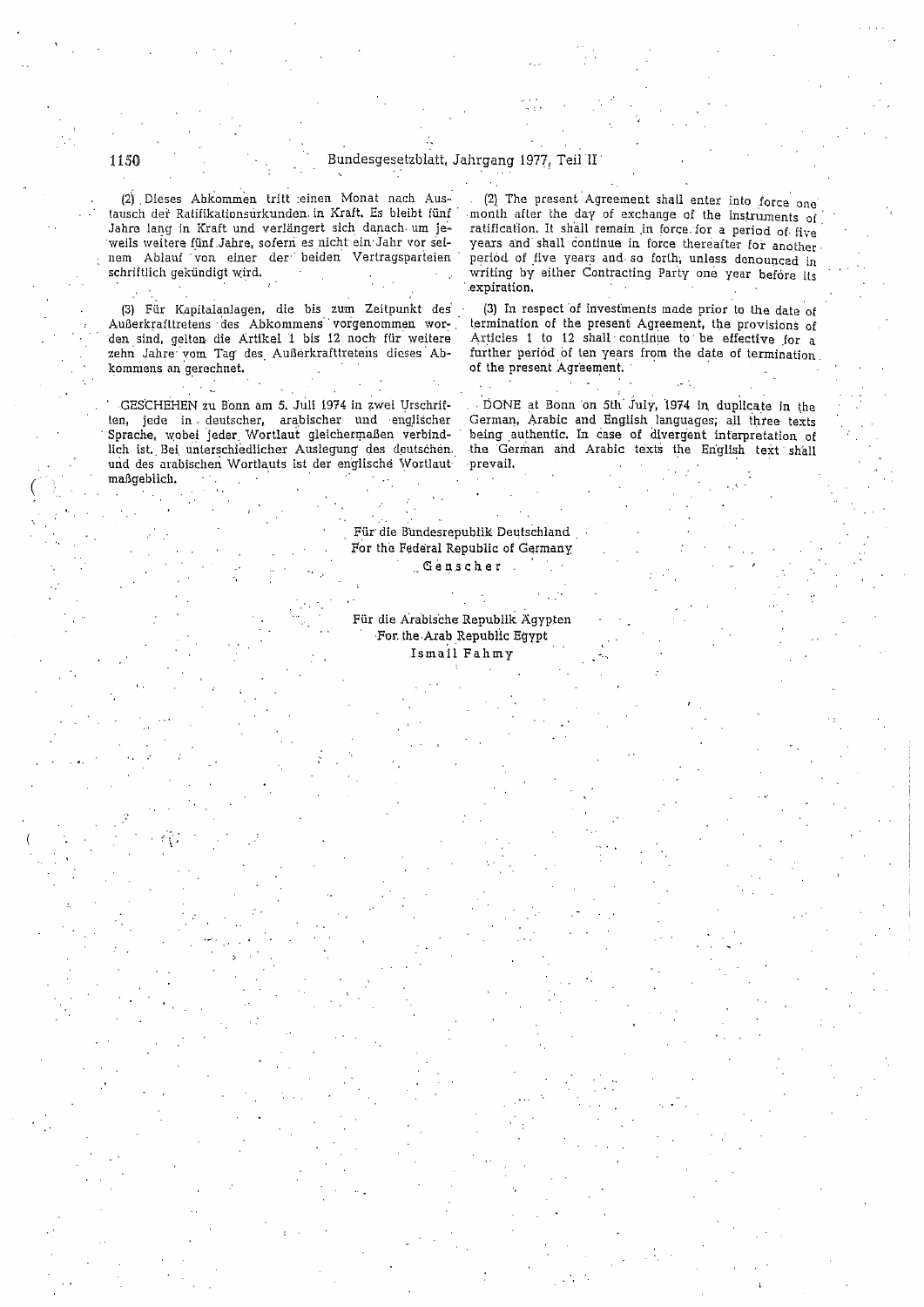### Protokoll

Bei der Unterzeichnung des Abkommens über die Förderung und den gegenseitigen Schutz von Kapitalanlagen zwischen der Bundesrepublik Deutschland und der Arabischen Republik Ägypten haben die unterzeichneten Bevolhnachtigten auBerdem folgende Vereinbarungen getroffen, die als Bestandteile des Abkommens betrachtet werden sollen:

# (1) Zu den Artikeln 1 uud 2

Kapitalanlagen, die in Dbereinstimmung mit den Rechtsvorschriften einer Vertragspartei in ihrem Hoheitsgebiet von Staatsangehörigen oder Gesellschaften der anderen Vertragspartei vor'genommen werden, genjeBen den vollen Schutz dieses Abkommens. Jede Vertragspartei kann die Vornahme von Kapitalanlagen von einer vorherigen förmlichen Genehmigung gemäß ihren Rechtsvorschriften abhangig machen. Sofern ein Zulassungsverfahren fiir die Vornahme einer Kapitalanlage vorgeschrieben ist, genieBt die Kapitalanlage den Schutz des Abkommens vom Tag der Ausstellung der Zulassungsurkunde.

Die Zulassungsurkunde führt im einzelnen die Vergunstigungen, Immunitäten und Bedingungen auf, welche die betreffende Vertragspartei in bezug auf die zugelassene Kapitalanlage gewahrt oder auferlegt. Soweil die Zulassungsurkunde Abweichungen von der in Artikel 2 vorgesehenen Behandlung ausdrücklich niederlegt, ist Artikel 2 nicht anwendbar.

Anträge für ausländische Kapitalanlagen in der Arabischen Republik Ägypten sollen an die General Authority for Arab and Foreign Investments and Free Zones gerichtet werden.

#### (2) Zu Artikel 2

tiyar

- a) Als Betätigung im Sinne des Artikels 2 Absatz 2 ist insbesondere, aber nicht ausschließlich, die Verwaltung, die Verwendung, der Gebrauch und die Nutzung einer Kapitalanlage anzusehen. Als eine weniger günstige Behandlung im Sinne des Artikels 2 Absatz 2 sind insbesondere folgende Maßnahmen anzusehen, sofern sie in diskriminierender Weise gegen Staatsan-.gehörige oder Gesellschatten der anderen Vertragspartei gerichtet werden: Die Einschränkung des Bezugs von Roh- und Hilfsstoffen, Energie und Brennstoffen sowie Produktions· und Betriebsmitteln aller Art, die Behinderung des Absatzes von Erzeugnissen im In- und Ausland sowie sonstige Maßnahmen mit ahnlicher Auswirkung. MaBnahmen, die aus Griinden der. öffentlichen Sicherheit und Ordnung, der Volksgesundheit dder Sittlichkeit zu treffen sind, gelten nicht als weniger qunstige Behandlung im Sinne des Artikels 2.
- b) Artikel 2 Absatz 2 findet aui die Einreise, den Aufenthalt und die Beschatligung als Arbeitnehmer keine Anwendung.

# (3) Zu Artikel 3

Die Bestimmungen des Artikels 3 Absatz 2 gelten auch für alle direkten oder indirekten Maßnahmen der Enteignung, Verstaatlichung oder Besitzentziehung, die gegen Kapitalanlagen von Staatsangehörigen oder Gesellschaften der anderen Vertragsparteien gerichtet sind. Unter Enteignung ist die Entziehung jedes Vermögensrechts zu verstehen, das allein oder mit anderen Rechten zusammen eine Kapitalanlage bildet.

#### Protocol

On signing the Agreement concerning the Encouragement and Reciprocal Protection of Investments, concluded between the Federal Republic of Germany and the Arab Republic of Egypt, the undersigned plenipotentiaries have, in addition, agreed on the following provisions which should be regarded as an integral part of the said Agreement.

### (1) Ad Articles 1 and 2

Investments to be made in accordance with the laws and' regulations of a Contracting Party in its territory by nationals or companies of the, other Contracting Party shall enjoy the full protection of the present agreement. Either Contracting Party may subject investments to prior formal approval in accordance with its respective laws and regulations. If an admission procedure is required for making an investment, such investment shall enjoy the protection of the present Agreement as from the date of the issueing of the document of admission.

Such document of admission shall specify the favours, immunities, and conditions which the Contracting Party concerned grants or imposes in'respect of the investment admitted. To the extent that the document of admission stipulates deviations from the treatment provided for in Article 2, the provisions of Article 2 shall not be applicable.

Applications for foreign investments in the Arab Republic of the Egypt should be submitted to the General Authority for Arab and Foreign Investments and Free Zones.

- (2) Ad Article 2 ,
- al The following shall more particularly, though not exclusively, be deemed "activity" within the meaning of paragraph 2 of Article 2: the management, maintenance, use, and enjoyment of an investment. The following measures shall, in particular, be deemed "treatment less favourable" within the meaning of paragraph 2 of Article 2 if directed in a discriminatory way against nationals or companies of the other Contracting Party: restricting the' purchase of raw or auxiliary materials, of power or fuel or of means of production or operation of any kind, impeding the marketing of products inside or outside the country, as well as any other measures having similar effects. Measures that have to be taken for reasons of public security and order, public health or morality shall not be deemed "treatment less favourable" within the meaning of Article 2.
- b) Paragraph 2 of Article 2 shall not apply to entry, sojourn and activity as an employee.

# (3) Ad Article 3

The provisions of paragraph 2 of Article 3 shall also apply to any measure of expropriation, nationalisation or dispossession, either direct or indirect, against investments made by nationals or companies of the other Contracting Party. Expropriation shall mean the taking away of any property right which in itself or in conjunction with other rights constitutes an investment.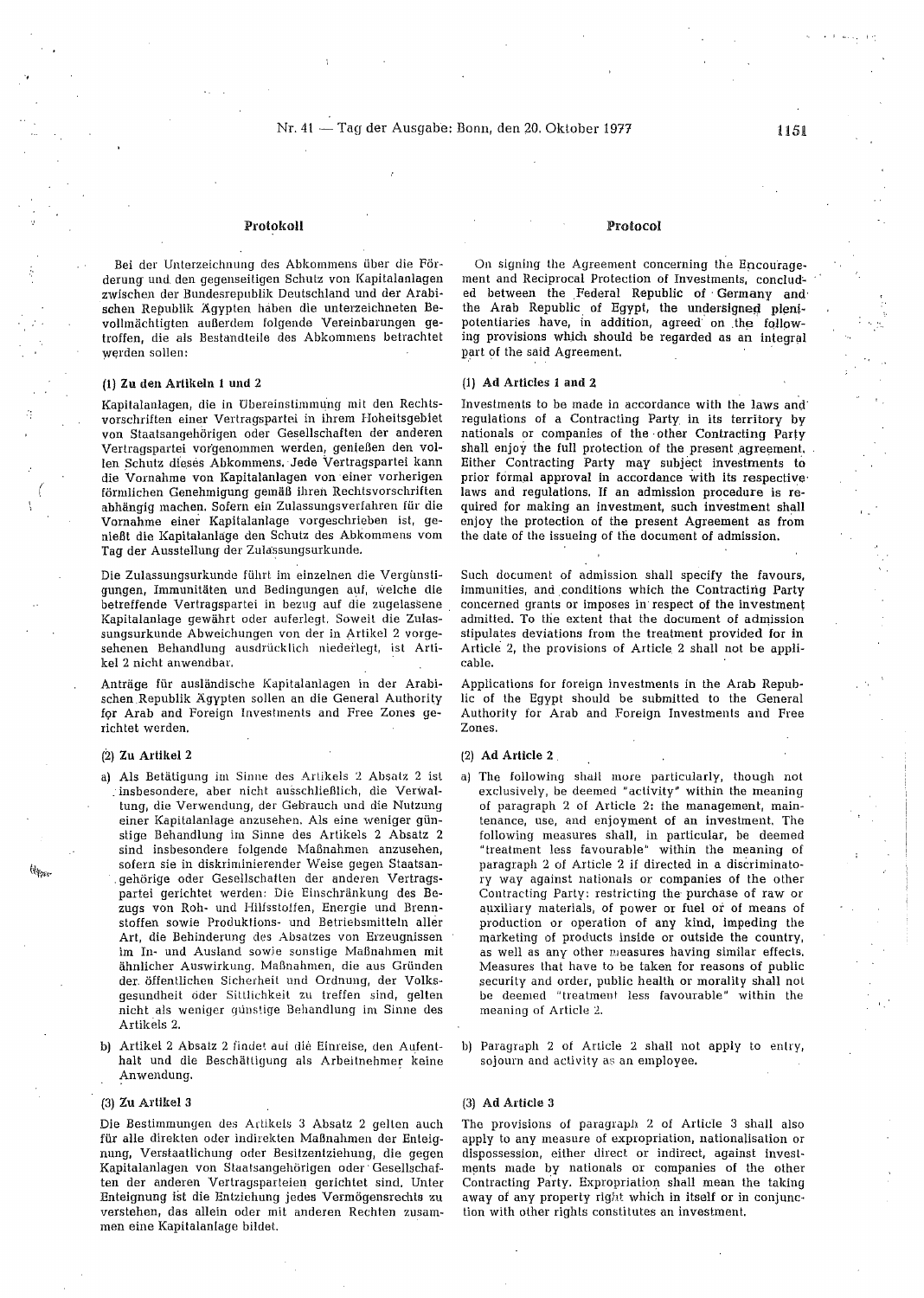### (4) Zu Artikel 4

Als "Liquidation" im Sinne des Artikels 4 gilt auch eine zwecks vollständiger oder teilweiser Aufgabe der Kapitalanlage erfolgende Veräußerung.

### (5) Zu Artikel 4

Im Fall der Liquidation kann das angelegte Kapital fünf Jahre nach dem in der Zulassungsurkunde bezeichneten Datum zum Satz von einem Fünftel des eingetragenen Wertes im Jahr rücktransferiert werden.

Kann der Investor aus Gründen, auf die er keinen Einfluß hat, die in die Arabische Republik Ägypten transferierten Mittel nicht weiter anlegen, so kann es ihm in diesem Fall gestattet werden, seinen Anteil an dem Kapital nach Ablauf eines Jahres vom Tag der Einfuhr und mit Genehmigung des Managing Board der General Authority zum Herkunftsort transferieren.

### (6) Zu Artikel 6

Die Bedingung "unverzüglich" im Sinne des Artikels 6 Absatz 1 gilt als erfüllt, wenn ein Transfer innerhalb einer Frist erfolgt, die normalerweise zur Beachtung der Transferformalitäten erforderlich ist. Die Frist beginnt mit der Einreichung eines entsprechenden Ersuchens und darf unter keinen Umständen zwei Monate überschreiten.

Im Fall der Liquidation darf die Frist unter keinen Umständen sechs Monate überschreiten.

# (7) Zu den Artikeln 2 und 8

- a) Beide Vertragsparteien werden sich in jedem Fall darüber verständigen, ob ein Interesse, das Staatsangehörige einer Vertragspartei an einer Gesellschaft haben, ein wesentliches Interesse ist, das es ermöglicht, über die Gesellschaft die Kontrolle oder einen bestimmenden Einfluß auszuüben. Kann ein Einverständnis nicht erzielt werden, so wird der Fall nach Artikel 10 entschieden.
- b). Erträge aus der Kapitalanlage und im Fall ihrer Wiederanlage auch deren Erträge genießen den gleichen Schutz wie die Kapitalanlage.
- c) Unbeschadet anderer Verfahren zur Feststellung der Staatsangehörigkeit gilt insbesondere als Staatsangehöriger einer Vertragspartet jede Person, die einen von den zuständigen Behörden der betreffenden Vertragspartei ausgestellten gültigen nationalen Reisepaß besitzt.

(8) Bei Beförderungen von Gütern und Personen, die im Zusammenhang mit der Vornahme von Kapitalanlagen stehen, wird eine Vertragspartei die Transportunternehmen der anderen Vertragspartei weder ausschalten noch behindern und, soweit erforderlich, Genehmigungen zur Durchführung der Transporte erteilen.

GESCHEHEN zu Bonn am 5. Juli 1974 in zwei Urschriften, jede in deutscher, arabischer und englischer Sprache, wobei jeder Wortlaut gleichermaßen verbindlich ist. Bei unterschiedlicher Auslegung des deutschen und des arabischen Wortlauts ist der englische Wortlaut maßgeblich.

### (4) Ad Article 4

"Liquidation" within the meaning of Article 4 shall be deemed to include any disposal effected for the purpose of completely or partly giving up the investment concerned.

### (5) Ad Article 4

In the event of liquidation the capital invested may be retransferred five years after the date stated in the document of admission and at the rate of one fifth a year of the registered value.

In case the investor, for reasons beyond his control. cannot continue to invest the funds transferred to the Arab Republic of Egypt, he may be allowed in this case to transfer his share in the capital to its place of origin after the expiry of one year from the date of its importation and after the approval of the Managing Board of the General Authority.

### (6) Ad Article 6:

The term "without delay" within the meaning of paragraph 1 of Article 6 is deemed to be fulfilled if a transfer is made within such period as is normally required for the completion of transfer formalities. The said period shall commence on the day on which the relevant request has been submitted and may on no account exceed two months.

In case of liquidation the said period may on no account exceed six months.

#### (7) Ad Articles 2 and 8

- a) Both Contracting Parties shall come to an understanding in each case with regard to whether the interest held by nationals of either Contracting Party is a substantial interest permitting to exercise control or decisive influence on the company. Should such an understanding not be reached, this case shall be settled under Article 10.
- b) Returns from an investment, as well as returns from re-invested returns, shall enjoy the same protection as the original investment.
- Without prejudice to any other method of determinc) ing nationality, any person in possession of a valid national passport issued by the appropriate authorities of either Contracting Party shall be deemed to be a national of that Party.

(8) Whenever goods or persons connected with the making of investments are to be transported, either Contracting Party shall neither exclude nor hinder transportation enterprises of the other Contracting Party and shall issue permits as required to carry out such transports.

DONE at Bonn on 5th July, 1974 in duplicate in the German, Arabic and English languages, all three texts being authentic. In case of divergent interpretation of the German and Arabic texts the English text shall prevail.

Für die Bundesrepublik Deutschland For the Federal Republic of Germany Genscher

Für die Arabische Republik Ägypten For the Arab Republic of Egypt Ismail Fahmy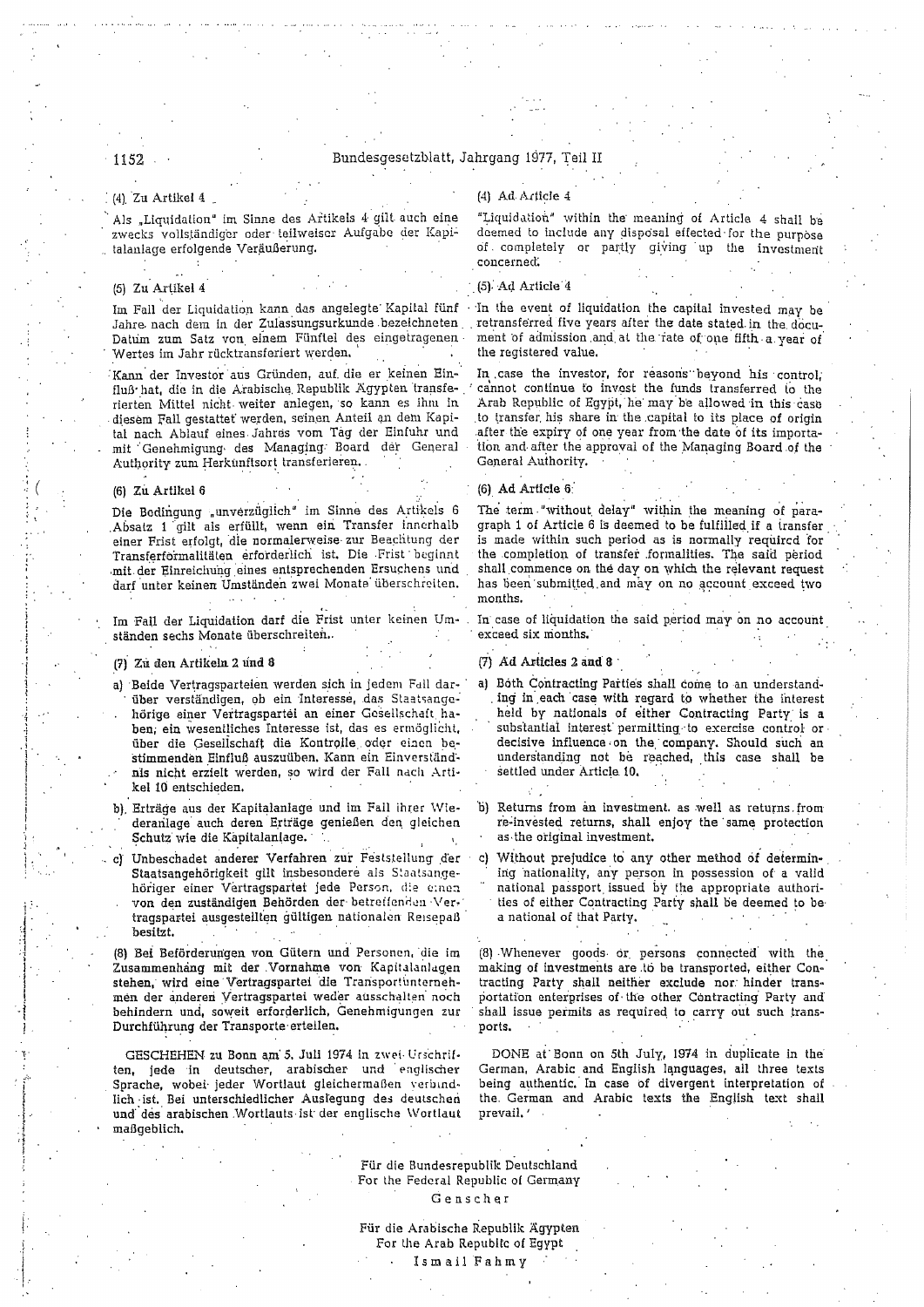Nr. 41 - Tag der Ausgabe: Bonn, den 20. Oktober 1977

Der Minister für Auswärtige Angelegenheiten der

Arabischen Republik Ägypten

Bonn, den 5. Juli 1974

 $Fvz$ allan $\tau$ 

. In der Absicht, die Vornahme und Entwicklung von Kapitalanlagen deutscher Staatsangehöriger oder Gesellschaften in der Arabischen Republik Ägypten zu erleichtern und zu fördern, wird die Regierung der Arabischen Republik Ägypten deutschen Staatsangehörigen, die im Zusammenhang mit Kapitalanlagen deutscher Staatsangehöriger oder Gesellschaften in die Arabische Republik Ägypten einreisen und sich dort aufhalten und eine Tätigkeit als Arbeitnehmer ausüben wollen, die erforderlichen Genehmigungen erteilen, soweit nicht Gründe der öffentlichen Ordnung, Sicherheit, Volksgesundheit und Sittlichkeit entgegenstehen.

Genehmigen Sie, Exzellenz, den Ausdruck meiner ausgezeichnetsten Hochachtung.

Ismail Fahmy

# Seiner Exzellenz

dem Bundesminister des Auswärtigen der Bundesrepublik Deutschland Herrn Hans-Dietrich Genscher

Der Bundesminister des Auswärtigen der Bundesrepublik Deutschland

### Bonn, den 5. Juli 1974

Genscher

#### Exzellenz.

Ich beehre mich, den Empfang Ihres heutigen Schreibens zu hestätigen, das folgenden Wortlaut hat:

In der Absicht, die Vornahme und Entwicklung von Kapitalanlagen deutscher Staatsangehöriger oder Gesellschaften in der Arabischen Republik Ägypten zu erleichtern und zu fördern, wird die Regierung der Arabischen Republik Ägypten deutschen Staatsangehörigen, die im Zusammenhang mit Kapitalanlagen deutscher Staatsangehöriger oder Gesellschaften in die Arabische Republik Ägypten einreisen und sich dort aufhalten und eine Tätigkeit als Arbeitnehmer ausüben wollen, die erforderlichen Genehmigungen erteilen, soweit nicht Gründe der öffentlichen Ordnung, Sicherheit, Volksgesundheit und Sittlichkeit entgegenstehen."

Genehmigen Sie, Exzellenz, den Ausdruck meiner ausgezeichnetsten Hochachtung.

Seiner Exzellenz dem Minister für Auswärtige Angelegenheiten der Arabischen Republik Ägypten Herrn Ismail Fahmy

The Minister for Foreign Affairs of the Arab Republic of Eqypt

Bonn, 5th July, 1974

Ismail Fahmy

Bonn, 5th July, 1974

# Excellency,

Intending to facilitate and promote the making and developing of investments by German nationals or companies in the Arab Republic of Egypt, the Government of the Arab Republic of Egypt will grant the necessary permits to German nationals who in connection with investments by German nationals or companies desire to enter and stay in the Arab Republic of Egypt and to carry on an activity there as an employee, except as reasons of public order and security, of public health or morality may warrant otherwise.

Accept, Excellency, the assurances of my highest consideration.

His Excellency The Minister for Foreign Affairs of the Federal Republic of Germany Mr. Hans-Dietrich Genscher

The Minister for Foreign Affairs of the Federal Republic of Germany

Excellency,

I have the honour to confirm the receipt of your letter of today which reads as follows:

"Intending to facilitate and promote the making and developing of investments by German nationals or companies in the Arab Republic of Egypt, the Government of the Arab Republic of Egypt will grant the necessary permits to German nationals who in connection with investments by German nationals or companies desire to enter and stay in the Arab Republic of Egypt and to carry on an activity there as an employee, except as reasons of public order and security, of public health or morality may warrant otherwise."

Accept, Excellency, the assurances of my highest consideration.

Genecher

His Excellency The Minister for Foreign Affairs of the Arab Republic of Egypt Mr. Ismail Fahmy

1153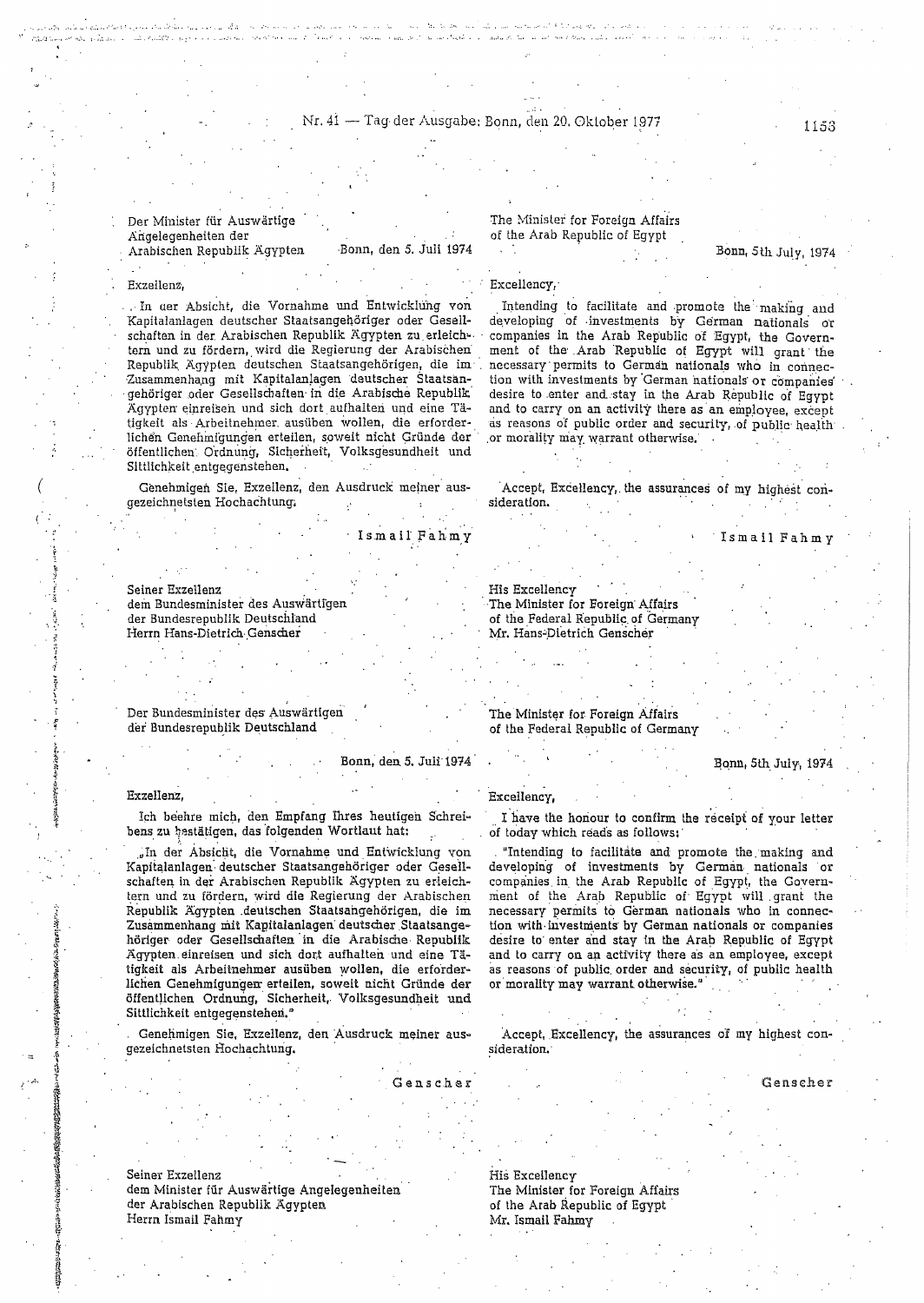Der Minister für Auswärtige Angelegenheiten der Bonn, den 5. Juli 1974. Arabischen Republik Ägypten

The Minister for Foreign Affairs of the Arab Republic of Egypt

Bonn, 5th July, 1974

### Excellency,

Ich beehre mich. Ihnen mitzuteilen, daß die Regierung der Arabischen Republik Ägypten, um die Vornahme von Kapitalanlagen von Staatsangehörigen oder Gesellschaften der Bundesrepublik Deutschland im Hoheitsgebiet der Arabischen Republik Agypten bereits vor dem Inkrafttreten des Abkommens zu fördern, das Abkommen vom Tag der Unterzeichnung an vorläufig anwenden wird und bereit ist, die unter Nummer 1 des Protokolls zu dem Abkommen vorgesehenen Zulassungsurkunden auszustellen.

Diese Absichtserklärung wird ausschließlich mit dem Ziel abgegeben, daß die Regierung der Bundesrepublik Deutschland die Übernahme von Garantien für Kapitalanlagen, von deutschen Staatsangehörigen oder Gesellschaften in der Arabischen Republik Ägypten vor dem Inkrafttreten dieses Abkommens erwägen kann.

Genehmigen Sie, Exzellenz, den Ausdruck meiner ausgezeichnetsten Hochachtung.

# Ismail Fahmy

Seiner Exzellenz dem Bundesminister des Auswärtigen der Bundesrepublik Deutschland Herrn Hans-Dietrich Genscher

Der Bundesminister des Auswärtigen der Bundesrepublik Deutschland

Bonn, den 5. Juli 1974

Exzellenz,

Ich beehre mich, den Empfang Ihres heutigen Schreibens zu bestätigen, das folgenden Wortlaut hat:

"Ich beehre mich, Ihnen mitzuteilen, daß die Regierung der Arabischen Republik Ägypten, um die Vornahme von Kapitalanlagen von Staatsangehörigen oder Gesellschaften der Bundesrepublik Deutschland im Hoheitsgebiet der Arabischen Republik Agypten bereits vor dem Inkrafttreten des Abkommens zu fördern, das Abkommen vom Tag der Unterzeichnung an vorläufig anwenden wird und bereit ist, die unter Nummer 1 des Protokolls zu dem Abkommen vorgesehenen Zulassungsurkunden auszustellen.

Diese Absichtserklärung wird ausschließlich mit dem Ziel abgegeben, daß die Regierung der Bundesrepublik Deutschland die Ubernahme von Garantien für Kapitalanlagen von deutschen Staatsangehörigen oder Gesellschaften in der Arabischen Republik Ägypten vor dem Inkrafttreten dieses Abkommens erwägen kann."

Genehmigen Sie, Exzellenz, den Ausdruck meiner ausgezeichnetsten Hochachtung.

Genscher

Seiner Exzellenz dem Minister für Auswärtige Angelegenheiten der Arabischen Republik Agypten Herrn Ismail Fahmy

I have the honour to inform you that the Government of the Arab Republic of Egypt in order to promote the making of investments by nationals or companies of the Federal Republic of Germany in the territory of the Arab Republic of Egypt prior to the entry into force of the Agreement, will provisionally apply the Agreement as from the day of signature and is ready to issue as from that date the documents of admission as referred to in paragraph 1 of the Protocol to the present Agreement.

This declaration of intent is exclusively given with the aim that the Government of the Federal Republic of Germany may consider the issueing of guarantees for investments to be made by German nationals or companies in the Arab Republic of Egypt prior to the entry into force of the Agreement.

Accept, Excellency, the assurances of my highest consideration.

Ismail Fahmy

His Excellency The Minister for Foreign Affairs of the Federal Republic of Germany Mr. Hans-Dietrich Genscher

The Minister for Foreign Affairs of the Federal Republic of Germany

Bonn, 5th July, 1974

### Excellency,

I have the honour to confirm the receipt of your letter of today which reads as follows:

I have the honour to inform you that the Government of the Arab Republic of Egypt in order to promote the making of investments by nationals or companies of the Federal Republic of Germany in the territory of the Arab Republic of Egypt prior to the entry into force of the Agreement, will provisionally apply the Agreement as from the day of signature and is ready to issue as from that date the documents of admission as referred to in paragraph 1 of the Protocol to the present Agreement. .

This declaration of intent is exclusively given with the aim that the Government of the Federal Republic of Ger-. many may consider the issueing of quarantees for investments to be made by German nationals or companies in the Arab Republic of Egypt prior to the entry into force of the Agreement."

Accept, Excellency, the assurances of my highest consideration.

Genscher

His Excellency The Minister for Foreign Affairs of the Arab Republic of Egypt Mr. Ismail Fahmy

Exzellenz,